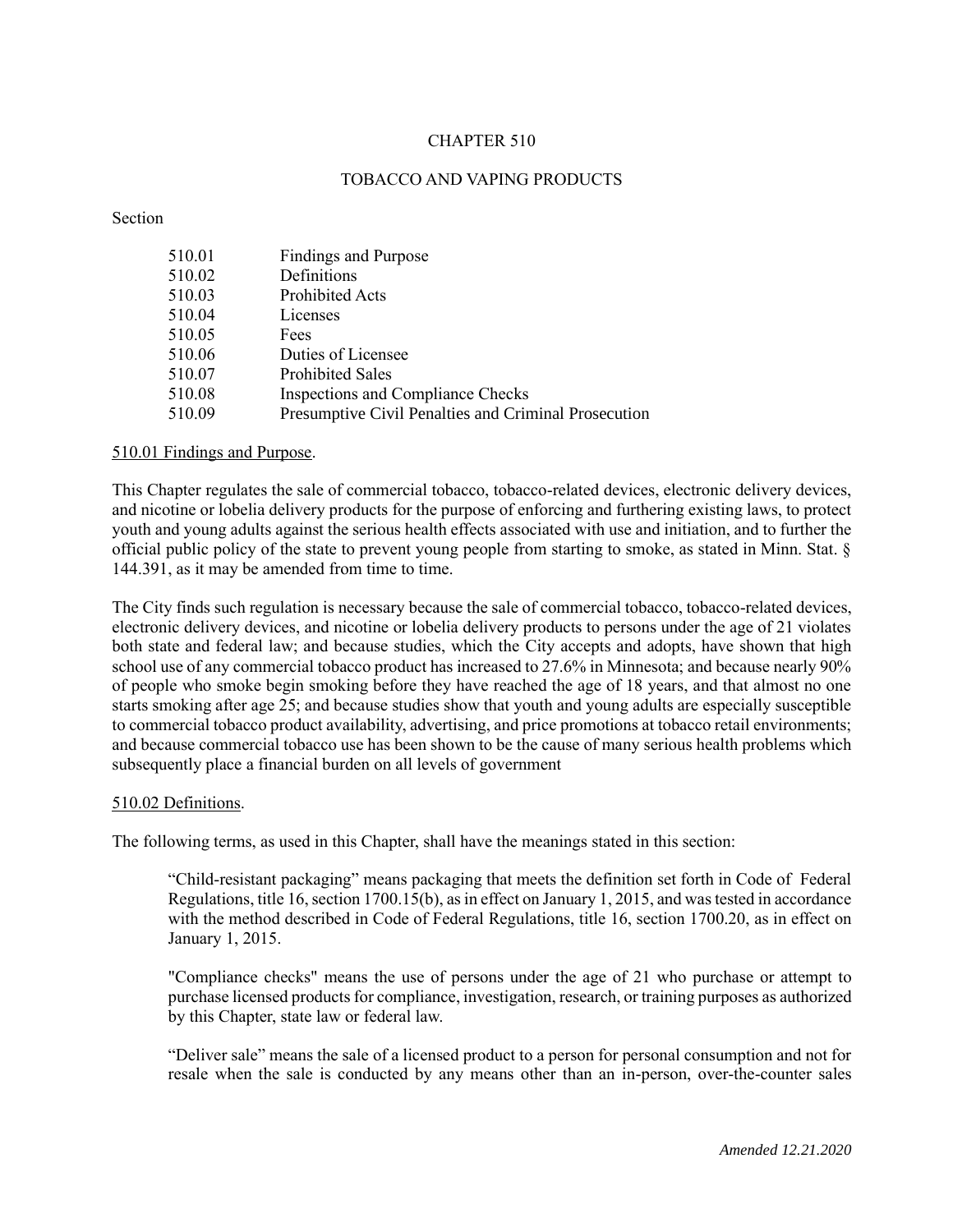transaction in a licensed retail establishment including, but not limited to, the sale of any licensed product when the sale is conducted by telephone, mail, internet, or curbside pick-up.

"Electronic delivery device" means: i) any product containing or delivering nicotine, lobelia, or any other substance, whether natural or synthetic, intended for human consumption through the inhalation of aerosol or vapor from the product including, but not limited to, devices manufactured, marketed, or sold as e-cigarettes, e-cigars, e-pipes, vape pens, mods, tank systems, or under any other product name or descriptor; and ii) any component part of a such a product. "Electronic delivery device," however, does not include a nicotine cessation product.

"Indoor area" means all space between a floor and a ceiling that is bounded by walls, doorways, or windows, whether open or closed, covering more than 50 percent of the combined surface area of the vertical planes constituting the perimeter of the area. A wall includes any retractable divider, garage door, or other physical barrier, whether temporary or permanent.

"Licensed product" meanstobacco, a tobacco-related device, an electronic delivery device, a nicotine or lobelia delivery product, or any combination of the above.

"Licensee" means a person to whom a valid license has been issued pursuant to this Chapter to sell licensed products.

"Loosie" means a single cigarette, cigar or any other licensed product that has been removed from its original retail packaging and offered for sale. "Loosie," however, does not include a premium cigar.

"Moveable place of business" means any form of business operated out of a kiosk, truck, van, automobile, or other type of vehicle or transportable shelter that is not a fixed address or other permanent structure licensed for over-the-counter sales transactions.

"Nicotine cessation product" means any nicotine cessation product that has been authorized by the U.S. Food and Drug Administration to be marketed and for sale as "drugs," "devices," or "combination products," as defined in the Federal Food, Drug, and Cosmetic Act.

"Nicotine or lobelia delivery product" means any product containing or delivering nicotine or lobelia intended for human consumption, or any part of such a product, that is not tobacco, or an electronic delivery device as defined in this section. "Nicotine or lobelia delivery product," however, does not include a nicotine cessation product.

"Premium cigar" means a hand-constructed cigar with a wrapper made entirely from whole tobacco leaf and a filler and binder made entirely of tobacco, except for adhesives or other materials used to maintain size, texture, or flavor.

"Retail Establishment" means any place of business where licensed products are available for sale to the general public including, but not be limited to, tobacco product shops, grocery stores, convenience stores, liquor stores, gasoline service stations, bars, and restaurants.

"Tobacco related device" means: i) any rolling papers, wraps, pipes, or other device intentionally designed or intended to be used with tobacco products; and ii) any component part of a such a product.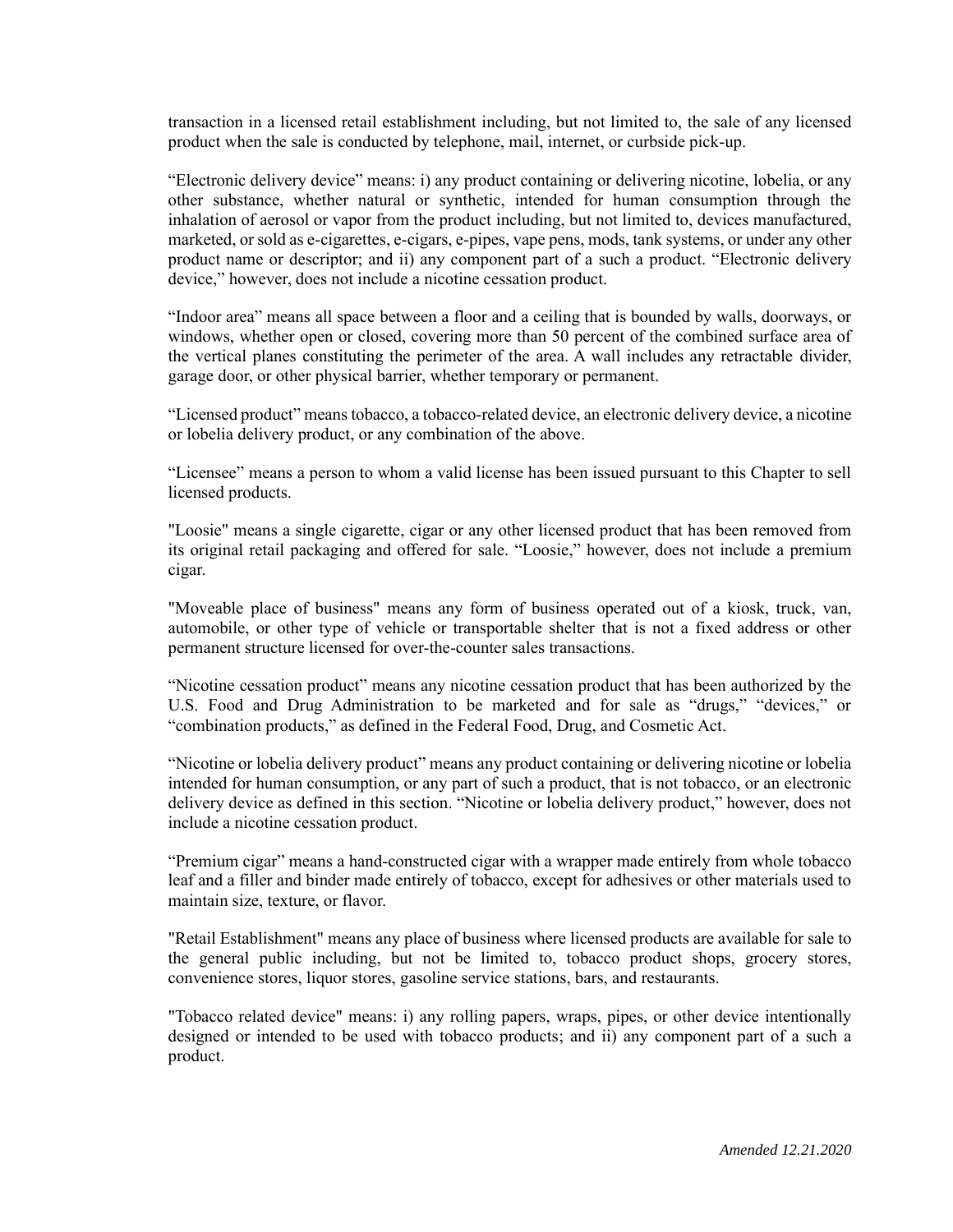"Tobacco" means any product containing, made, or derived from tobacco that is intended for human consumption, whether chewed, smoked, absorbed, dissolved, inhaled, snorted, sniffed, or ingested by any other means, or any component, part, or accessory of a tobacco product including but not limited to cigarettes; cigars; cheroots; stogies; perique; granulated, plug cut, crimp cut, ready rubbed, and other smoking tobacco; snuff; snuff flour; cavendish; plug and twist tobacco; fine cut and other chewing tobaccos; shorts; refuse scraps, clippings, cuttings and sweepings of tobacco; and other kinds and forms of tobacco. "Tobacco," however, does not include a nicotine cessation product.

"Sale" means any transfer of goods for money, trade, barter, or other consideration.

"Self-service display" means an open display of licensed products in a retail establishment where any person has access to the licensed products without the assistance or intervention of the licensee or the licensee's employee and where a physical exchange of the licensed product from the licensee or the licensee's employee to the person is not required to access the licensed product.

"Vending machine" means any mechanical, electric or electronic, or other type of device that dispenses licensed products upon the insertion of money, tokens, or other form of payment directly into or onto the device by the person seeking to purchase the licensed product.

### 510.03. Prohibited Acts.

| Subd. 1. | Sale of Licensed Products Prohibited Without a License. A person shall not sell or offer to<br>sell a licensed product within the corporate limits of the City unless such person has a valid<br>license issued pursuant to this Chapter.                                                                                                                                                                                                                                                                    |
|----------|--------------------------------------------------------------------------------------------------------------------------------------------------------------------------------------------------------------------------------------------------------------------------------------------------------------------------------------------------------------------------------------------------------------------------------------------------------------------------------------------------------------|
| Subd. 2. | Purchasing for a Person Under 21 Prohibited. A person 21 years of age or older shall not<br>purchase or otherwise obtain any licensed product on behalf of a person under the age of 21.<br>A person 21 years of age and older shall not coerce or attempt to coerce a person under the<br>age of 21 to purchase or attempt to purchase any licensed product.                                                                                                                                                |
| Subd. 3. | Use of False Identification Prohibited. A person shall not use any form of false identification,<br>whether the identification is that of another person or has been modified or tampered with to<br>represent an age older than the actual age of the person using that identification.                                                                                                                                                                                                                     |
| 510.04   | Licenses.                                                                                                                                                                                                                                                                                                                                                                                                                                                                                                    |
| Subd. 1  | Application and Renewals. Each license application is governed by Section 500.01, Subd. 3,<br>of the Waconia City Code. The provisions of this Section 510.04 apply to both initial and<br>renewal license applications.                                                                                                                                                                                                                                                                                     |
| Subd. 2  | Required Information. Each license application shall contain the full name of the applicant,<br>the applicant's residential and business addresses and telephone numbers, the name of the<br>business for which the license is sought, and any additional information the City Clerk deems<br>necessary. If the City Clerk determines an application is incomplete, he or she shall return<br>the application to the applicant with notice of the information necessary to make the<br>application complete. |
| Subd. 3  | City Council Approval Required. Upon receipt of a completed license application and the<br>required fee, the City Clerk shall forward the application to the City Council for action at its<br>next regularly scheduled meeting. The City Council, in its discretion, may either approve or<br>deny the license application, or it may delay action for a reasonable period of time to                                                                                                                       |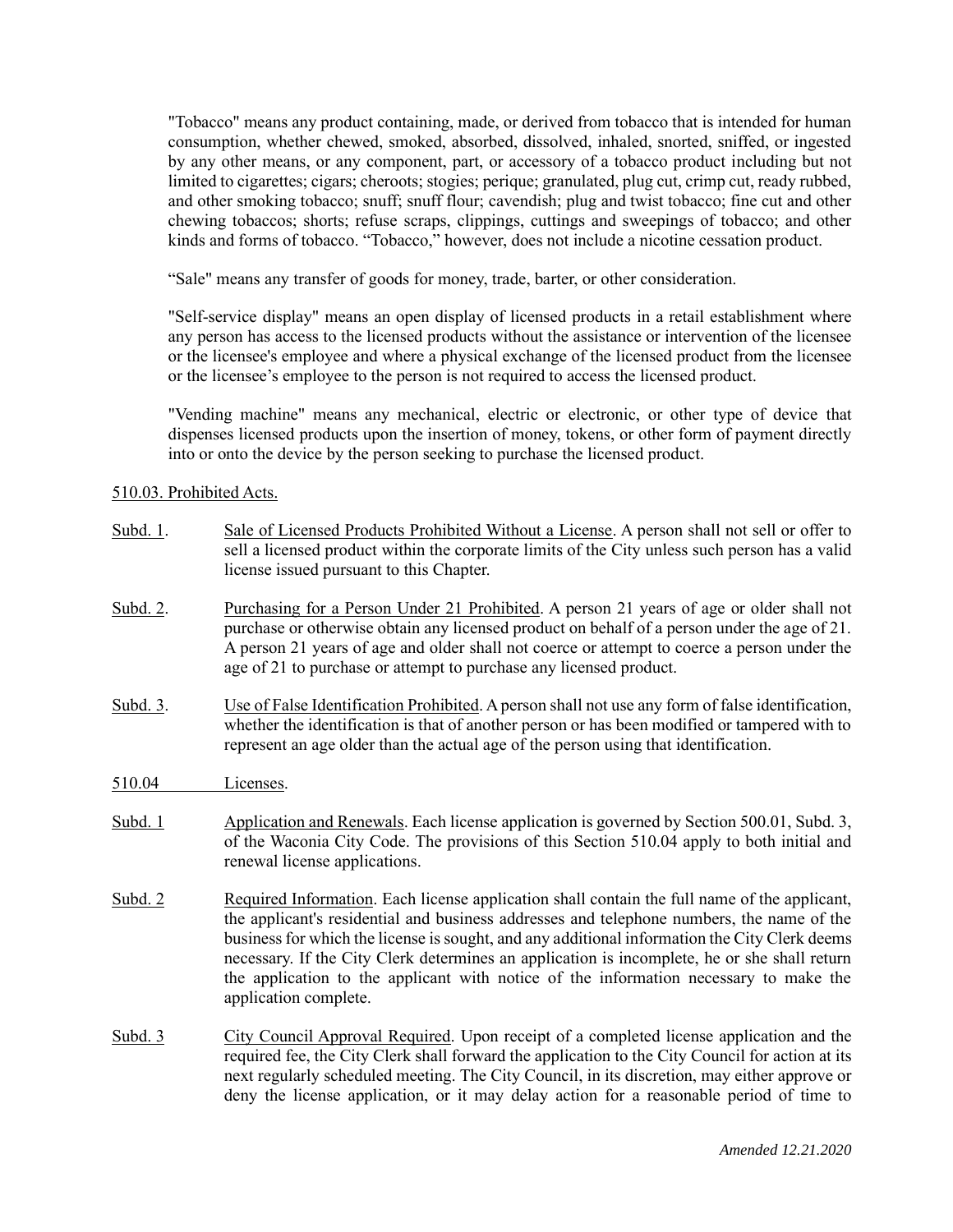complete any investigation the City Council deems necessary. If the City Council approves a license, the City Clerk shall issue the license to the applicant. If the City Council denies the license, the City Clerk shall give the applicant notice of the denial and the applicant's appeal rights. The issuance of a license pursuant to this Chapter is a privilege and not a right. Grounds for denying the issuance of license include, but are not limited to, the following:

- A. The applicant is under the age of 21 years.
- B. The applicant has been convicted, within the past five years, of any violation of a federal, state, or local law, ordinance provision, or other regulation relating to licensed products.
- C. The applicant has had a license to sell licensed productssuspended or revoked within the preceding twelve months of the application date.
- D. The applicant fails to provide any information required on the application or provides false or misleading information.
- E. The applicant is prohibited by federal, state, or other local law, ordinance, or other regulation, from holding such a license.
- F. A license has been requested for a moveable place of business.
- Subd. 4 Term. The term of a license issued under this Chapter is governed by Section 500.03 of this Code.
- Subd. 5 Transfers. A license is only valid for the person and premises for which the license is issued. Pursuant to Section 500.04 of this Code, a licensee shall not transfer a license to another person or location without the prior approval of the City Council.
- Subd. 6 Revocation or Suspension. If a license is mistakenly issued, the City Clerk shall promptly revoke it after the mistake is discovered. Further, any license issued under this Chapter may be suspended or revoked as provided in Section 500.07 of this Code.

# 510.05 Fees.

No license shall be issued under this Chapter until the appropriate license fee is paid in full. The fee for a license under this Chapter shall be as provided for in Chapter 1100 of this Code. Fees for an initial license with a commencement date other than February  $1<sup>st</sup>$  shall be prorated based on the number of days the license will remain in effect before it expires.

#### 510.06 Duties of Licensee.

- Subd. 1 General Duties. All licensees shall comply with the requirements of Section 500.01, Subd. 6, of this Code.
- Subd. 2 Age Verification. Licensees must verify that the purchaser is at least 21 years of age using government-issued photographic identification containing the bearer's date of birth. Verification is not required for a person over the age of 30. That a person appeared to be 30 years of age or older does not constitute a defense to a violation of this subsection.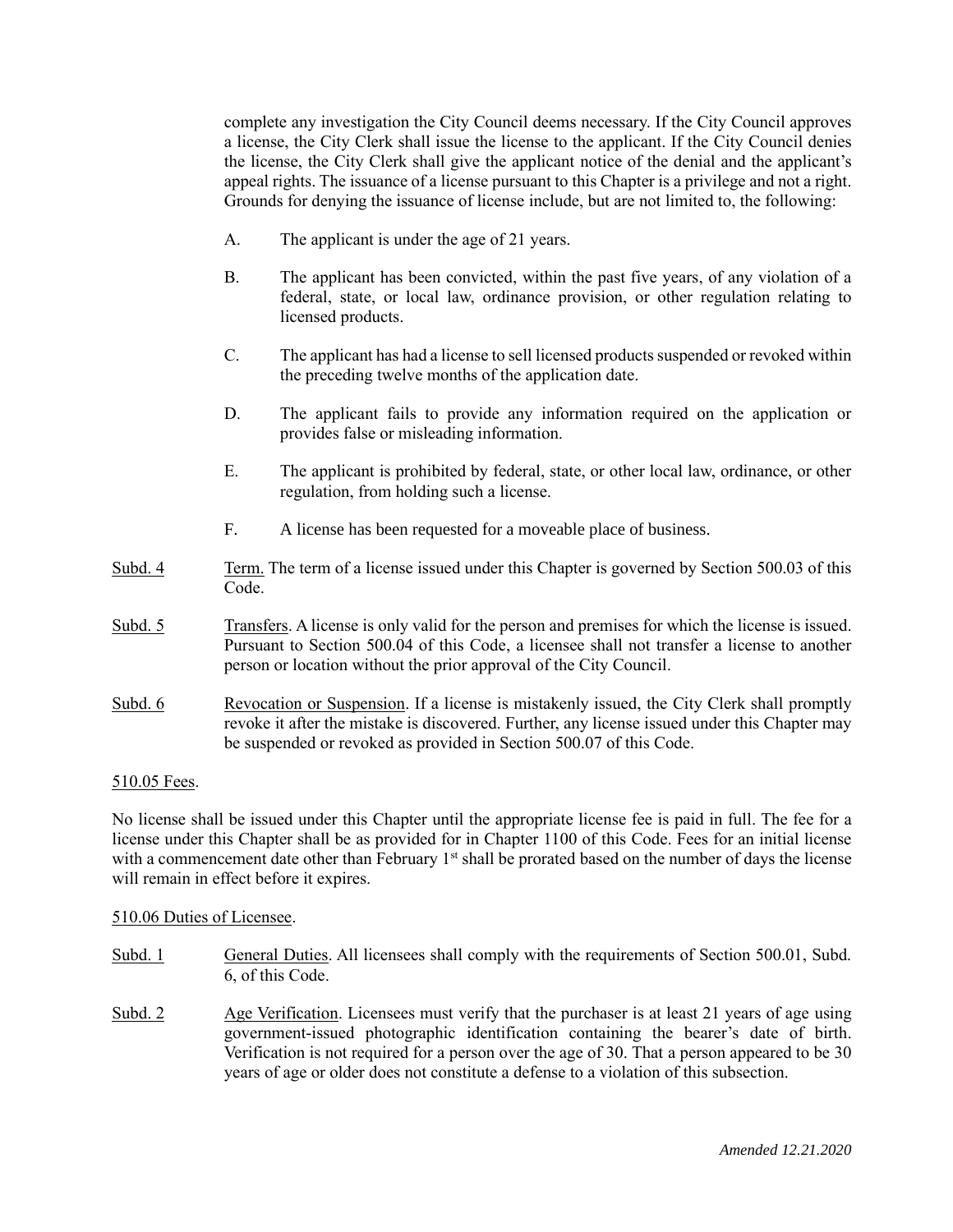- Subd. 3 Posted Notice. Posted notice of the legal sales age, age verification requirement, and possible penalties for underage sales must be posted prominently and in plain view at all times at each location where licensed products are offered for sale. The required signage, which will be provided to the licensee by the City, must be posted in a manner that is clearly visible to anyone considering a purchase of a licensed product.
- Subd. 4 Employee Liability. All licensees are responsible for the actions of their employees regarding the sale, offer to sell, and furnishing of licensed products at the licensed premises. The sale, offer to sell, or furnishing of any licensed product by an employee shall be considered an act of the licensee.

### 510.07 Prohibited Sales.

- Subd. 1 Sale to Persons Under 21. No person shall sell or offer to sell a licensed product to a person under the age of 21.
- Subd. 2 Vending Machines. No person shall sell or offer to sell a licensed product using a vending machine.
- Subd. 3 Self-Service Display. No person shall sell or offer to sell a licensed product using a selfservice display unless the self-service display is in a retail store that derives at least ninety percent (90%) of its revenue from licensed products and cannot be entered by persons younger than 21 years of age.
- Subd. 4 Loosies. No person shall sell or offer to sell loosies.
- Subd. 5 Illicit Contents. No person shall sell or offer to sell a licensed product containing opium, morphine, jimson weed, bella donna, strychnos, cocaine, marijuana, or other deleterious, hallucinogenic, toxic, or controlled substances except nicotine and other substances found naturally in tobacco or added as part of an otherwise lawful manufacturing process.
- Subd. 6 Unprotected Liquids. No person shall sell or offer to sell a liquid, whether or not such liquid contains nicotine, which is intended for human consumption and use in an electronic delivery device, in packaging that is not child resistant. Upon request by the city, a licensee must provide a copy of the certificate of compliance or full laboratory testing report for the packaging used.
- Subd. 7 Other Violation of Law. No person shall sell or offer to sell a licensed product in any other manner prohibited by federal, state, or local law or regulation.
- 510.08. Inspections and Compliance Checks.
- Subd. 1 Inspections. All licensees shall comply with the requirements of Section 500.01, Subd. 5, of this Code.
- Subd. 2 Compliance Checks. At least once per year, the City shall conduct a compliance check in accordance with state law that involves the participation of a person at least 17 years of age, but under the age of 21, who shall enter the licensed premises and attempt to purchase licensed products. Prior written consent from a parent or guardian is required for any person under the age of 18 to participate in a compliance check. Persons used for the purpose of compliance checks will be supervised by law enforcement or other designated personnel.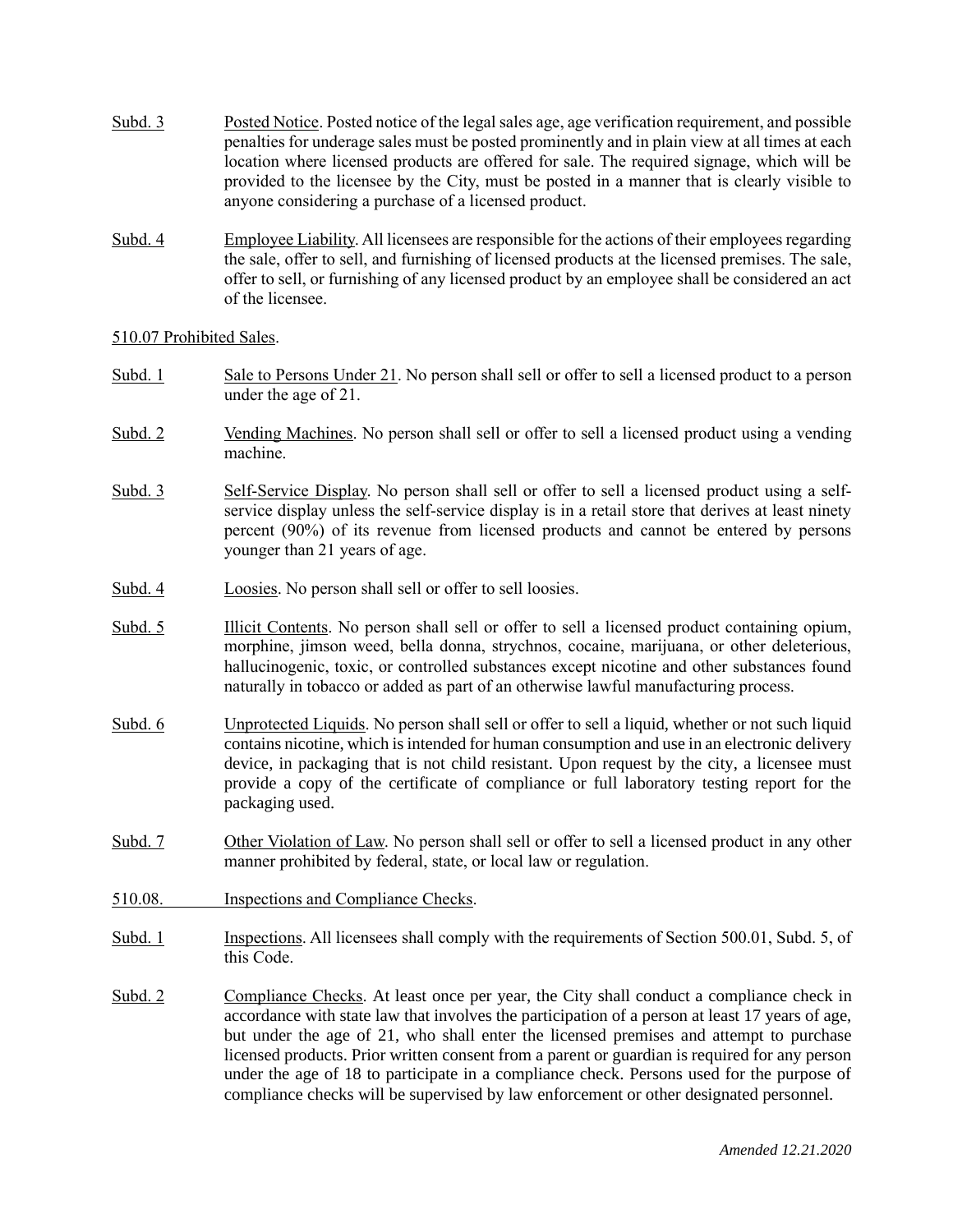# 510.09 Violations, Penalties, Exceptions and Defenses.

## Subd. 1 Violations.

- A. Citation. The City may issue a citation to any person that violates this Chapter. Each citation shall notify the person of the alleged violation and the person's right to request a hearing.
- B. Delivery. Any citation, written request or written notice required or permitted by this Section 510.09 shall be delivered via personal service or mail. The date of issuance or delivery shall be deemed to be the day of actual delivery in the case of personal service and, in the case of mail, the day after the item is postmarked.
- C. Hearings. Upon issuance of a citation, a person accused of violating this Chapter may submit a written request for a hearing to the City Clerk or other designated city officer, which request must be deemed received by the City no later than 10 days after the day the citation is deemed issued. Failure to timely request a hearing will terminate the person's right to a hearing. Upon receiving a request for a hearing, the City Clerk or other designated city officer shall set the time and place for the hearing and deliver it to the person requesting the hearing.
- D. Hearing Officer. The City Administrator shall act as the hearing officer.
- E. Decision. The hearing officer shall issue a decision no later than 10 days after the hearing occurs and promptly provide a written copy of the decision to the accused person. If the accused person is found to be guilty, the decision shall recite the reasons for finding a violation and the penalty to be imposed. If the accused person is found to be innocent, the decision shall recite the reasons for the decision. The decision of the hearing officer is final, subject to any appeal pursuant to Subsection G below.
- F. Costs. If the citation is upheld by the hearing officer, the City's actual expenses in holding the hearing up to a maximum of \$1,000.00 shall be paid by the person requesting the hearing.
- G. Appeal. Appeal of any decision made by the hearing officer must be filed in Carver County district court within 10 days of the date of the decision.
- H. Continued Violation. Each violation, and every day in which a violation occurs or continues, shall constitute a separate offense.

# Subd. 2 Administrative Penalties.

A. Licensee. Any licensee cited for violating this ordinance, or whose employee has violated this ordinance, shall be charged an administrative fine of \$300.00 for a first violation; \$600.00 for a second offense at the same licensed premises within a 36 month period; and \$1,000 for a third or subsequent offense at the same location within a 36-month period. Upon the third violation, the license will be suspended for a period of not less than 3 consecutive days and may be revoked. Upon a fourth violation within a 36-month period, the license will be revoked.